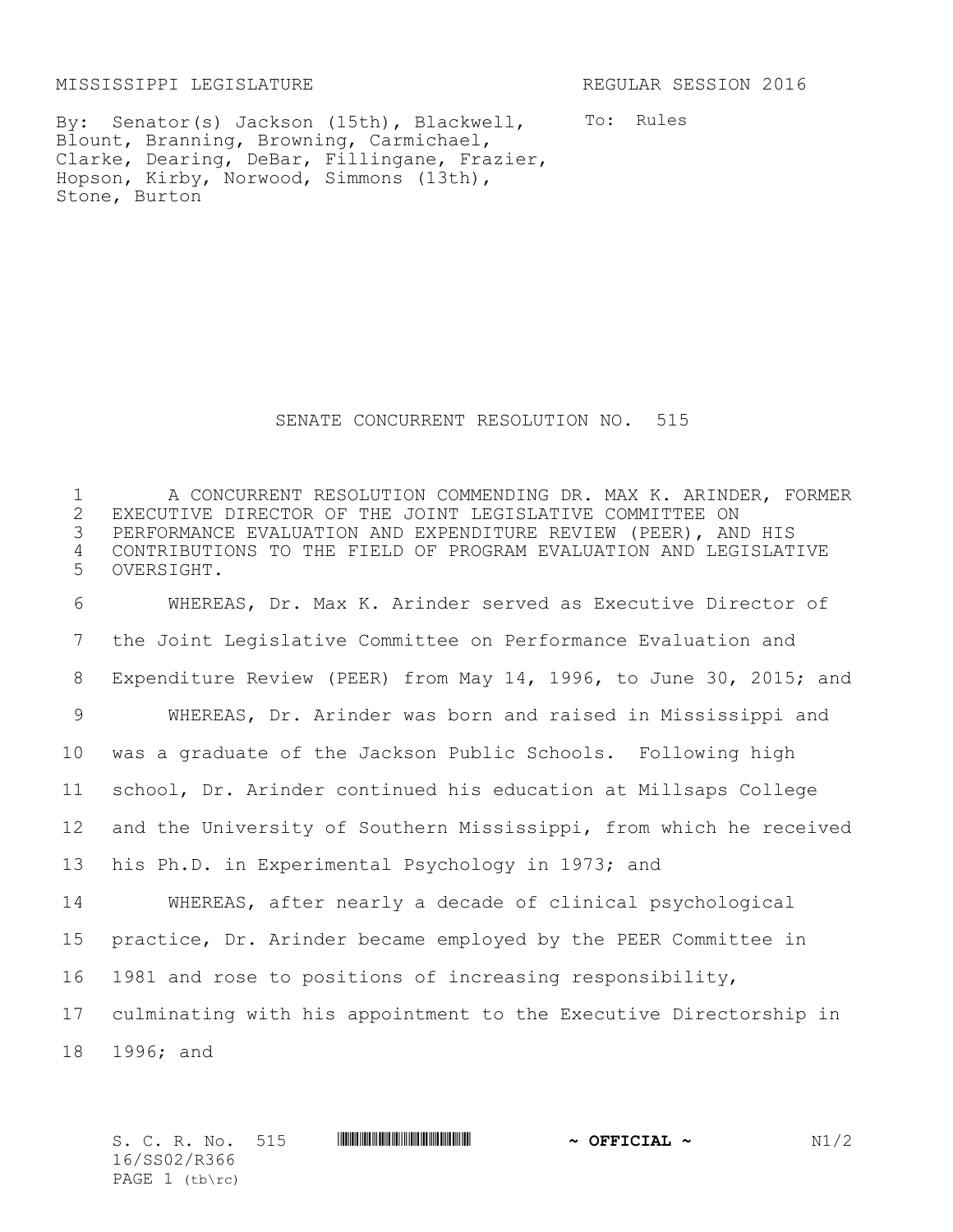WHEREAS, during Dr. Arinder's tenure as Executive Director, the PEER Committee issued 258 reviews of state and local government programs and operations on a broad range of topics. As testimony to the value that the Legislature places on PEER's evaluation work, requirements for PEER oversight and evaluation are increasingly being included in legislation establishing new programs such as prekindergartens and charter schools; and

 WHEREAS, the Legislature often invited Dr. Arinder to participate in task forces created to study areas of programmatic concern, including mental health, transportation, and the implementation of criminal justice reforms enacted in 2014; and

 WHEREAS, during Dr. Arinder's tenure, the Legislature sought his advice and guidance on revitalizing Mississippi's program budgeting efforts, including the enactment of House Bill No. 677, 2014 Regular Session, which moves the budgeting process toward the use of evidence-based programs, thus ensuring that Mississippians receive from programs the benefits such programs are intended to provide; and

 WHEREAS, Dr. Arinder has also been instrumental in involving the state in the Pew-MacArthur Foundation's Results First Initiative, which brings cost/benefit analysis to bear on several programs of state government; and

 WHEREAS, Dr. Arinder was often invited to guest lecture at our state's universities in classes devoted to public administration; and

 $S. C. R. No. 515$  **WITH FIGURE 4**  $\sim$  **OFFICIAL**  $\sim$ 16/SS02/R366 PAGE 2 (tb\rc)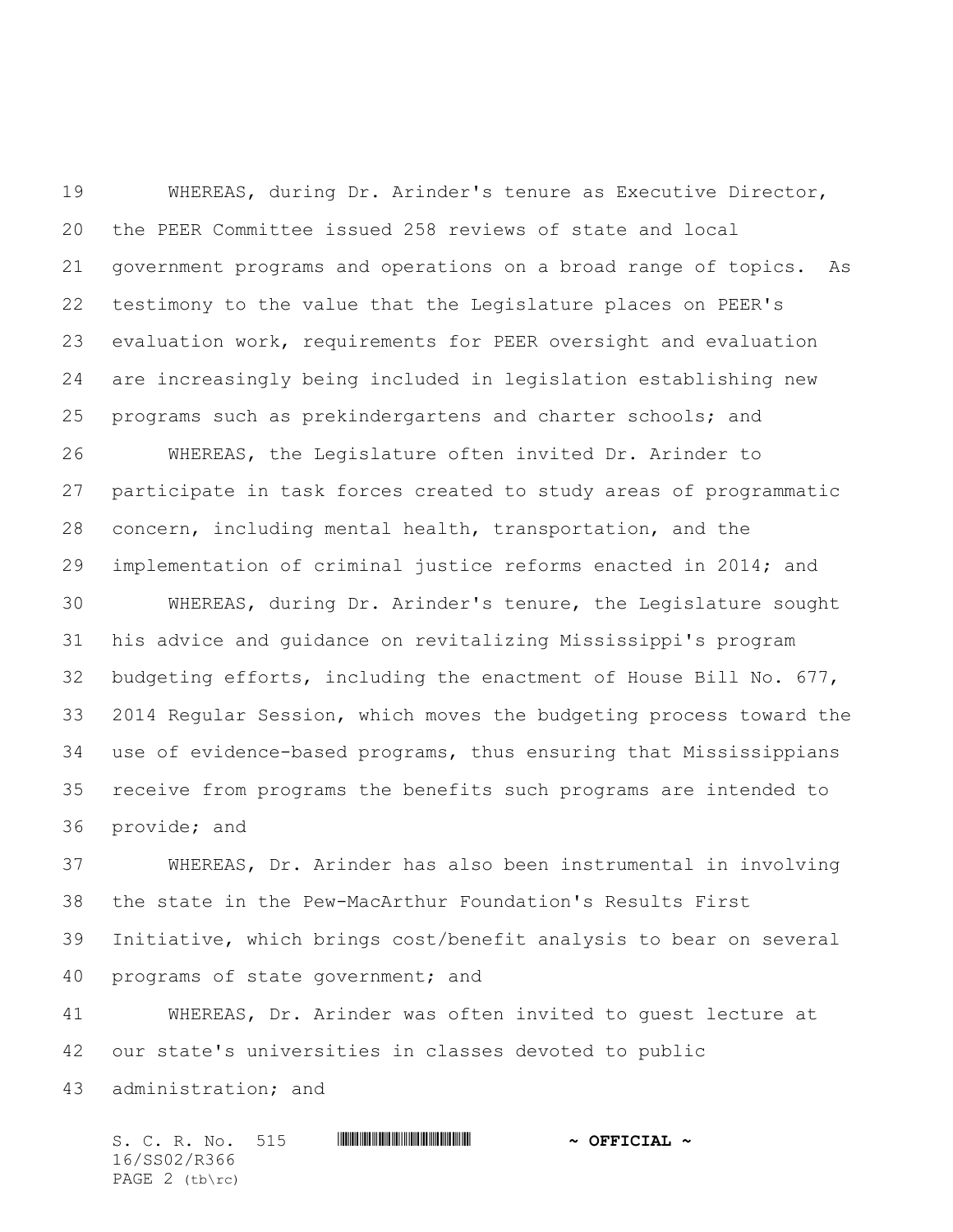WHEREAS, Dr. Arinder was active in the programs of the National Conference of State Legislatures at many levels and served as the organization's Staff Chair in 2003-2004; and WHEREAS, during Dr. Arinder's tenure as Executive Director, the PEER Committee was recognized on 14 occasions for its impact on the field of program evaluation by the National Legislative Program Evaluation Society of the National Conference of State Legislatures; and

 WHEREAS, Dr. Arinder was also honored as the recipient of the National Conference of State Legislatures' National Legislative Program Evaluation Society's 2015 Outstanding Achievement Award recognizing a career of exemplary service to his state and the profession of program evaluation; and

 WHEREAS, Dr. Arinder also participated in several programs hosted by the National Conference of State Legislatures and the United States Department of State that brought expertise in legislative oversight to nations of the developing world; and WHEREAS, Dr. Arinder was a valued co-worker, leader and

 inspiration to the many persons who served with him on the PEER Committee staff; and

 WHEREAS, Dr. Arinder was an exceptionally qualified leader, mentor and public servant. Max consistently lectured on professional standards of the legislative process, including ethics, integrity, civility, courtesy and adherence to the Golden